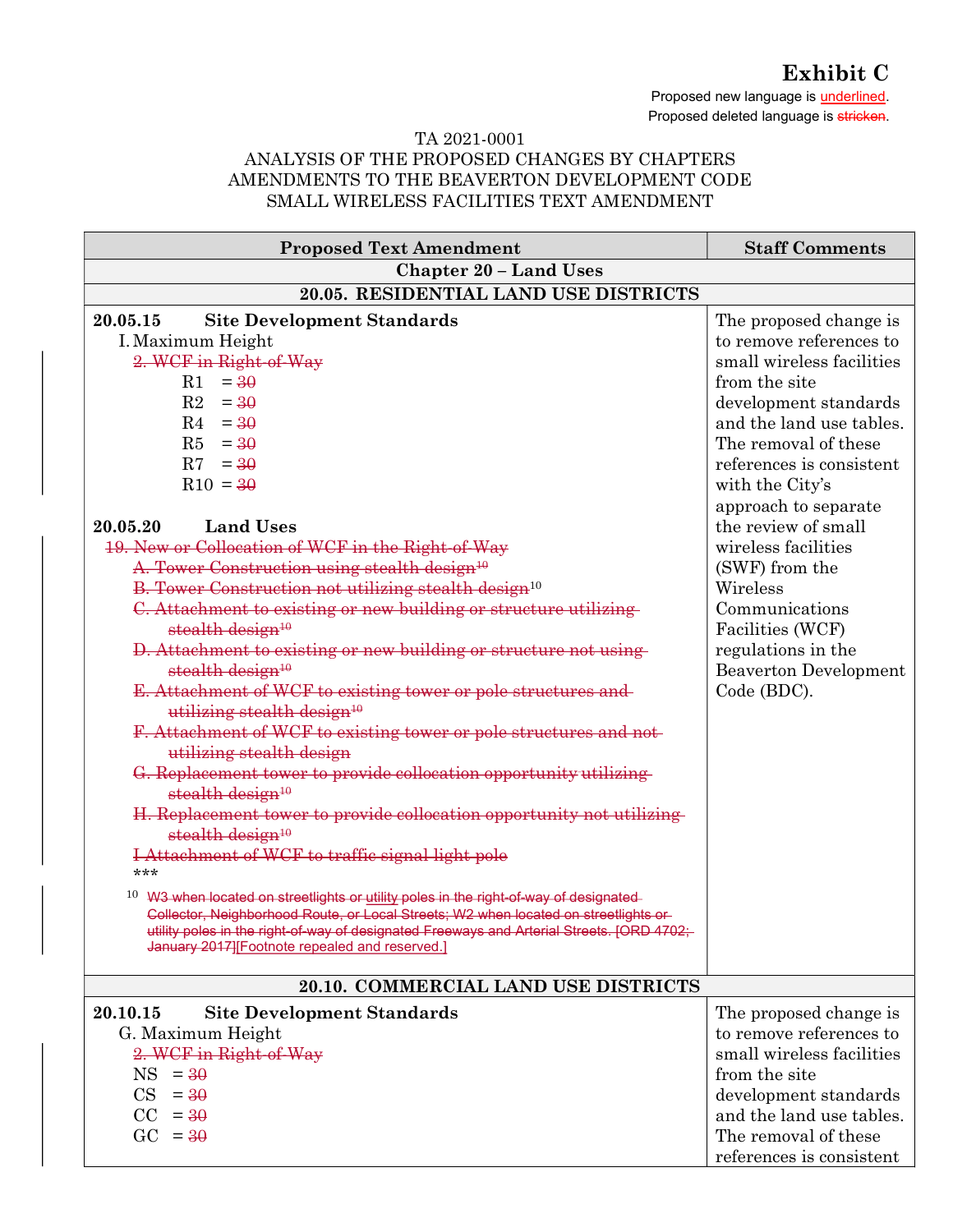|                                                                                                                                                                                                                                                                                                                                 | <b>Staff Comments</b>                          |
|---------------------------------------------------------------------------------------------------------------------------------------------------------------------------------------------------------------------------------------------------------------------------------------------------------------------------------|------------------------------------------------|
| <b>Proposed Text Amendment</b>                                                                                                                                                                                                                                                                                                  |                                                |
|                                                                                                                                                                                                                                                                                                                                 | with the City's                                |
| 20.10.20<br><b>Land Uses</b><br>34. New or Collocation of WCF in the Right of Way                                                                                                                                                                                                                                               | approach to separate<br>the review of SWF from |
| A. Tower Construction using stealth design-                                                                                                                                                                                                                                                                                     | WCF regulations in the                         |
| B. Tower Construction not utilizing stealth design                                                                                                                                                                                                                                                                              | BDC.                                           |
| C. Attachment to existing or new building or structure utilizing                                                                                                                                                                                                                                                                |                                                |
| stealth design <sup>12</sup>                                                                                                                                                                                                                                                                                                    |                                                |
| D. Attachment to existing or new building or structure not using                                                                                                                                                                                                                                                                |                                                |
| stealth design <sup>12</sup>                                                                                                                                                                                                                                                                                                    |                                                |
| E. Attachment of WCF to existing tower or pole structures and                                                                                                                                                                                                                                                                   |                                                |
| utilizing stealth design <sup>12</sup>                                                                                                                                                                                                                                                                                          |                                                |
| F. Attachment of WCF to existing tower or pole structures and not-                                                                                                                                                                                                                                                              |                                                |
| utilizing stealth design                                                                                                                                                                                                                                                                                                        |                                                |
| G. Replacement tower to provide collocation opportunity utilizing<br>stealth design <sup>12</sup>                                                                                                                                                                                                                               |                                                |
| H. Replacement tower to provide collocation opportunity not utilizing<br>stealth design                                                                                                                                                                                                                                         |                                                |
| I Attachment of WCF to traffic signal light pole<br>***                                                                                                                                                                                                                                                                         |                                                |
| 12<br>W3 when located on streetlights or utility poles in the right-of-way of designated<br>Collector, Neighborhood Route, or Local Streets; W2 when located on streetlights or<br>utility poles in the right of way of designated Freeways and Arterial Streets. [ORD-<br>4702; January 2017][Footnote repealed and reserved.] |                                                |
| 20.15. EMPLOYMENT / INDUSTRIAL LAND USE DISTRICTS                                                                                                                                                                                                                                                                               |                                                |
| 20.15.15<br><b>Site Development Standards</b>                                                                                                                                                                                                                                                                                   | The proposed change is                         |
| H. Maximum Height                                                                                                                                                                                                                                                                                                               | to remove references to                        |
| 2. WCF in Right-of-Way-                                                                                                                                                                                                                                                                                                         | SWF from the site                              |
| O <sub>I</sub><br>$= 30$                                                                                                                                                                                                                                                                                                        | development standards                          |
| $OI-NC = 30$                                                                                                                                                                                                                                                                                                                    | and the land use tables.                       |
| <b>IND</b><br>$=$ 30                                                                                                                                                                                                                                                                                                            | The removal of these                           |
|                                                                                                                                                                                                                                                                                                                                 | references is consistent                       |
| 20.15.20 Land Use                                                                                                                                                                                                                                                                                                               | with the City's                                |
| 34. New or Collocation of WCF in the Right of Way                                                                                                                                                                                                                                                                               | approach to separate                           |
| A. Tower Construction using stealth design-                                                                                                                                                                                                                                                                                     | the review SWF from                            |
| <b>B. Tower Construction not utilizing stealth design</b>                                                                                                                                                                                                                                                                       | the WCF regulations in                         |
| C. Attachment to existing or new building or structure utilizing<br>stealth design <sup>23</sup>                                                                                                                                                                                                                                | the BDC.                                       |
| D. Attachment to existing or new building or structure not using                                                                                                                                                                                                                                                                |                                                |
| stealth design <sup>23</sup>                                                                                                                                                                                                                                                                                                    |                                                |
| E. Attachment of WCF to existing tower or pole structures and-                                                                                                                                                                                                                                                                  |                                                |
| utilizing stealth design <sup>23</sup>                                                                                                                                                                                                                                                                                          |                                                |
| F. Attachment of WCF to existing tower or pole structures and not-                                                                                                                                                                                                                                                              |                                                |
| utilizing stealth design                                                                                                                                                                                                                                                                                                        |                                                |
| G. Replacement tower to provide collocation opportunity utilizing-<br>stealth design <sup>23</sup>                                                                                                                                                                                                                              |                                                |
| H. Replacement tower to provide collocation opportunity not utilizing-                                                                                                                                                                                                                                                          |                                                |

stealth design

I Attachment of WCF to traffic signal light pole

\*\*\*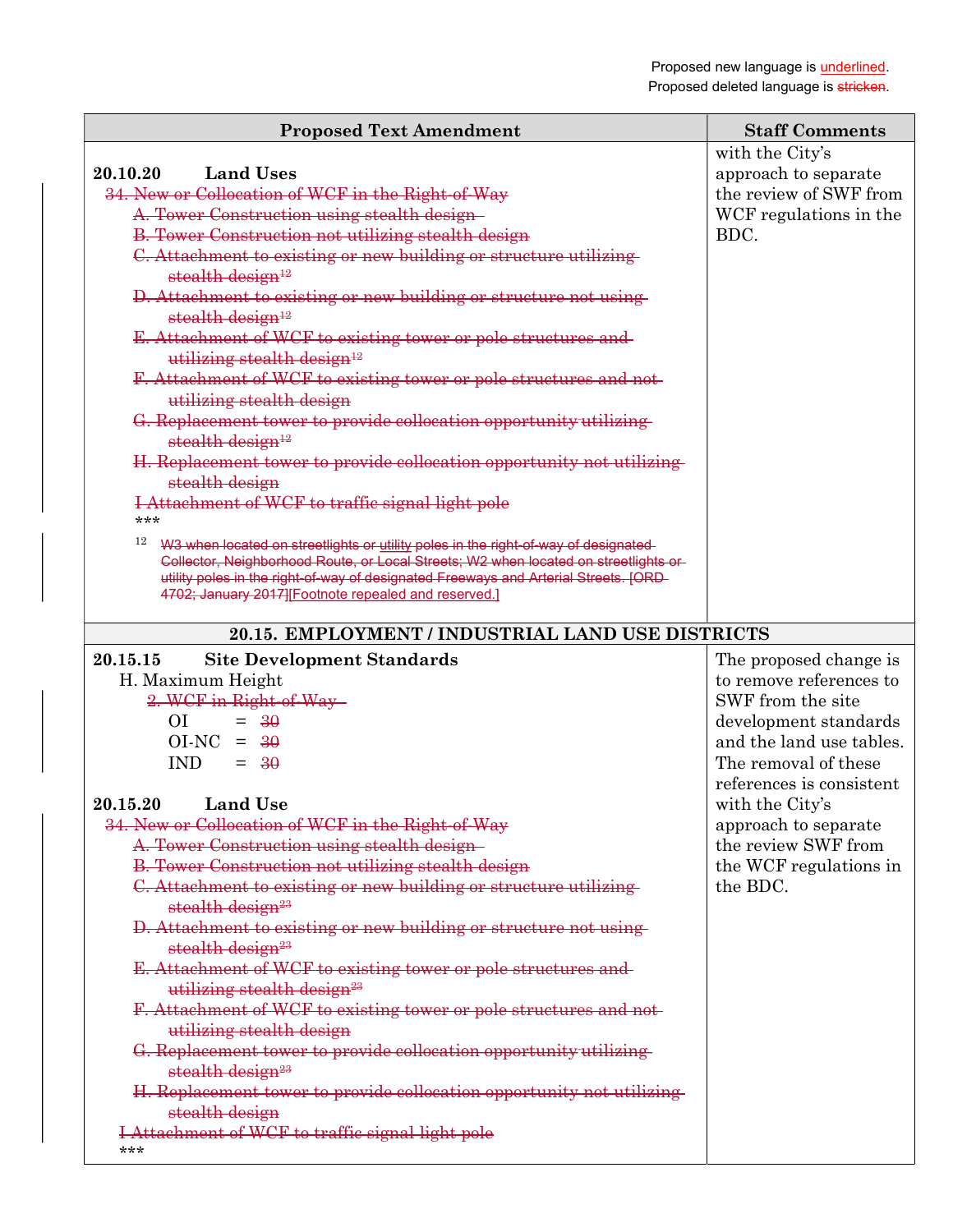| <b>Proposed Text Amendment</b>                                                                                                                                                    | <b>Staff Comments</b>                            |
|-----------------------------------------------------------------------------------------------------------------------------------------------------------------------------------|--------------------------------------------------|
| 23<br>W3 when located on streetlights or utility poles in the right-of-way of designated                                                                                          |                                                  |
| Collector, Neighborhood Route, or Local Streets; W2 when located on streetlights or<br>utility poles in the right-of-way of designated Freeways and Arterial Streets. [ORD 4702;- |                                                  |
| January 2017][Footnote repealed and reserved.]                                                                                                                                    |                                                  |
|                                                                                                                                                                                   |                                                  |
| 20.20. MULTIPLE USE LAND USE DISTRICTS                                                                                                                                            |                                                  |
| 20.20.15<br><b>Development Standards</b>                                                                                                                                          | The proposed change is                           |
| G. Maximum Height                                                                                                                                                                 | to remove references to                          |
| 2. WCF in Right-of-Way                                                                                                                                                            | small wireless facilities                        |
| $RC-E$<br>$=$ 30                                                                                                                                                                  | from the site                                    |
| OI-WS<br>$=$ 30                                                                                                                                                                   | development standards                            |
| $C-WS = 30$                                                                                                                                                                       | and the land use tables.                         |
| $TC-MU = 30$<br>$TC-HDR = 30$                                                                                                                                                     | The removal of these<br>references is consistent |
| SC-MU<br>$=$ 30                                                                                                                                                                   | with the City's                                  |
| $SC-HDR = 30$                                                                                                                                                                     | approach to separate                             |
| $SC-S$<br>$=$ 30                                                                                                                                                                  | the review of SWF from                           |
| $SC-E1$<br>$=$ 30                                                                                                                                                                 | the WCF regulations in                           |
| $SC-E3$<br>$=$ 30                                                                                                                                                                 | the BDC.                                         |
|                                                                                                                                                                                   |                                                  |
| <b>Land Use</b><br>20.20.20                                                                                                                                                       |                                                  |
| 38./39. New or Collocation of WCF in the Right of Way                                                                                                                             |                                                  |
| A. Tower Construction using stealth design-                                                                                                                                       |                                                  |
| <b>B. Tower Construction not utilizing stealth design</b>                                                                                                                         |                                                  |
| C. Attachment to existing or new building or structure utilizing                                                                                                                  |                                                  |
| stealth design <sup>65</sup><br>D. Attachment to existing or new building or structure not using                                                                                  |                                                  |
| stealth design <sup>65</sup>                                                                                                                                                      |                                                  |
| E. Attachment of WCF to existing tower or pole structures and                                                                                                                     |                                                  |
| utilizing stealth design <sup>65</sup>                                                                                                                                            |                                                  |
| F. Attachment of WCF to existing tower or pole structures and not-                                                                                                                |                                                  |
| utilizing stealth design                                                                                                                                                          |                                                  |
| G. Replacement tower to provide collocation opportunity utilizing                                                                                                                 |                                                  |
| stealth design <sup>65</sup>                                                                                                                                                      |                                                  |
| H. Replacement tower to provide collocation opportunity not utilizing-                                                                                                            |                                                  |
| stealth design                                                                                                                                                                    |                                                  |
| I Attachment of WCF to traffic signal light pole                                                                                                                                  |                                                  |
| ***                                                                                                                                                                               |                                                  |
| 65<br>W3 when located on streetlights or utility poles in the right-of-way of designated                                                                                          |                                                  |
| Collector, Neighborhood Route, or Local Streets; W2 when located on streetlights or-                                                                                              |                                                  |
| utility poles in the right of way of designated Freeways and Arterial Streets. [ORD-<br>4702; January 2017][Footnote repealed and reserved.]                                      |                                                  |
|                                                                                                                                                                                   |                                                  |
|                                                                                                                                                                                   |                                                  |
|                                                                                                                                                                                   |                                                  |
|                                                                                                                                                                                   |                                                  |
|                                                                                                                                                                                   |                                                  |
|                                                                                                                                                                                   |                                                  |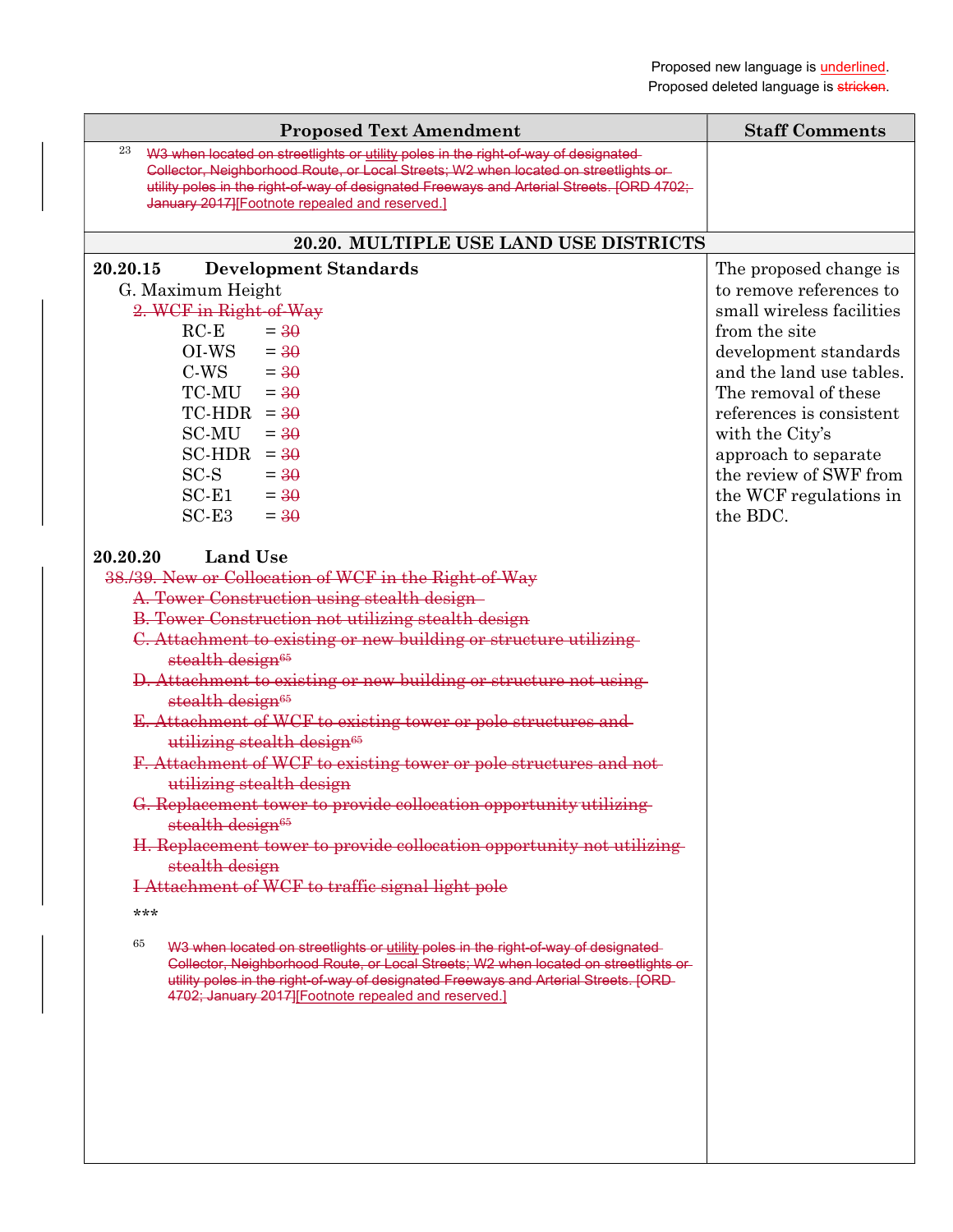| <b>Proposed Text Amendment</b>                                                                                                                                                                                                                                                                                                                                                                                                                                                                                                                                                                                                                                                                                                                                                                                                                                                                                                                                                                                                                                                                                                                                                                                                                                                                      | <b>Staff Comments</b>                                                                                                                                                                                                                                                                                                                                                                                                                                                           |  |
|-----------------------------------------------------------------------------------------------------------------------------------------------------------------------------------------------------------------------------------------------------------------------------------------------------------------------------------------------------------------------------------------------------------------------------------------------------------------------------------------------------------------------------------------------------------------------------------------------------------------------------------------------------------------------------------------------------------------------------------------------------------------------------------------------------------------------------------------------------------------------------------------------------------------------------------------------------------------------------------------------------------------------------------------------------------------------------------------------------------------------------------------------------------------------------------------------------------------------------------------------------------------------------------------------------|---------------------------------------------------------------------------------------------------------------------------------------------------------------------------------------------------------------------------------------------------------------------------------------------------------------------------------------------------------------------------------------------------------------------------------------------------------------------------------|--|
| <b>Chapter 40 - Applications</b>                                                                                                                                                                                                                                                                                                                                                                                                                                                                                                                                                                                                                                                                                                                                                                                                                                                                                                                                                                                                                                                                                                                                                                                                                                                                    |                                                                                                                                                                                                                                                                                                                                                                                                                                                                                 |  |
| <b>40.80 Temporary Use</b>                                                                                                                                                                                                                                                                                                                                                                                                                                                                                                                                                                                                                                                                                                                                                                                                                                                                                                                                                                                                                                                                                                                                                                                                                                                                          |                                                                                                                                                                                                                                                                                                                                                                                                                                                                                 |  |
| 40.05.15.<br>Application.<br><b>Temporary Structure.</b><br>1.<br>A. Threshold<br>3. A temporary wireless communication facility inclusive of needed<br>equipment shelters and on-site improvements to facilitate<br>continuity in service during initial construction, repair,<br>maintenance, or replacement of permanent equipment for a period<br>identified in Section 60.70.55.<br>***<br>C. Approval Criteria<br>16. Temporary Wireless Communication Facilities shall meet the<br>requirements in Code Section 60.70.55                                                                                                                                                                                                                                                                                                                                                                                                                                                                                                                                                                                                                                                                                                                                                                     | The proposed new<br>language for the<br>Temporary Use -<br><b>Temporary Structure</b><br>application is to connect<br>the time limitations for<br>WCF in the thresholds<br>and to include an<br>approval criterion<br>specifying WCF<br>temporary structure<br>are to comply with the<br>applicable standards in<br>Chapter 60.                                                                                                                                                 |  |
| <b>Section 40.96 (Wireless Facility)</b>                                                                                                                                                                                                                                                                                                                                                                                                                                                                                                                                                                                                                                                                                                                                                                                                                                                                                                                                                                                                                                                                                                                                                                                                                                                            |                                                                                                                                                                                                                                                                                                                                                                                                                                                                                 |  |
| 49.96.15. Application<br>1. Wireless Facility One.<br>A. Threshold. An application for Wireless Facility One shall be required<br>when one or more of the following thresholds apply:<br>1. In any zoning district, replacement of transmission equipment<br>(antennas) or a collocation of a new wireless communication<br>facility on an existing tower or structure approved as a wireless<br>facility that does not constitute a "substantial increased hange" in<br>size of the tower and is an "eligible facilities request" as defined<br>by federal lawin CHAPTER 90 (Definitions).<br>***<br>3.<br>In any zoning district, attachment of wireless communications<br>facilities to existing structures, tower structures or pole<br>structures that constitute an "eligible facilities request" as<br>defined as defined by federal law.in CHAPTER 90 (Definitions)<br>under federal law. Not permitted on single-family dwellings.<br>In any zoning district, installation of one (1) replacement tower<br>6.<br>on a location containing for -an existing tower approved to support<br>supporting one (1) carrier for the purpose of where the<br>replacement tower will accommodate providing collocation<br>opportunity while remaining consistent with previous land use<br>approvals. | The amendment is to<br>update the Wireless<br>Facility Type 1<br>thresholds so they are<br>aligned with the FCC's<br>intent for a streamline<br>review process and to<br>clarify their intent by:<br>Updating the<br>$\bullet$<br>thresholds to<br>include not only<br>existing towers but<br>other structures<br>approved as a WCF.<br>Referencing the<br>FCC definitions<br>instead of the BDC<br>definition since FCC<br>regulations<br>supersede the City's<br>regulations. |  |
| 49.96.15. Application<br>2. Wireless Facility Two<br>A. Threshold. An application for Wireless Facility One shall be required<br>when one or more of the following thresholds apply:<br>***                                                                                                                                                                                                                                                                                                                                                                                                                                                                                                                                                                                                                                                                                                                                                                                                                                                                                                                                                                                                                                                                                                         | The amendment<br>proposes to update<br>threshold 5, referencing<br>the FCC definitions<br>instead of the BDC<br>definition since FCC                                                                                                                                                                                                                                                                                                                                            |  |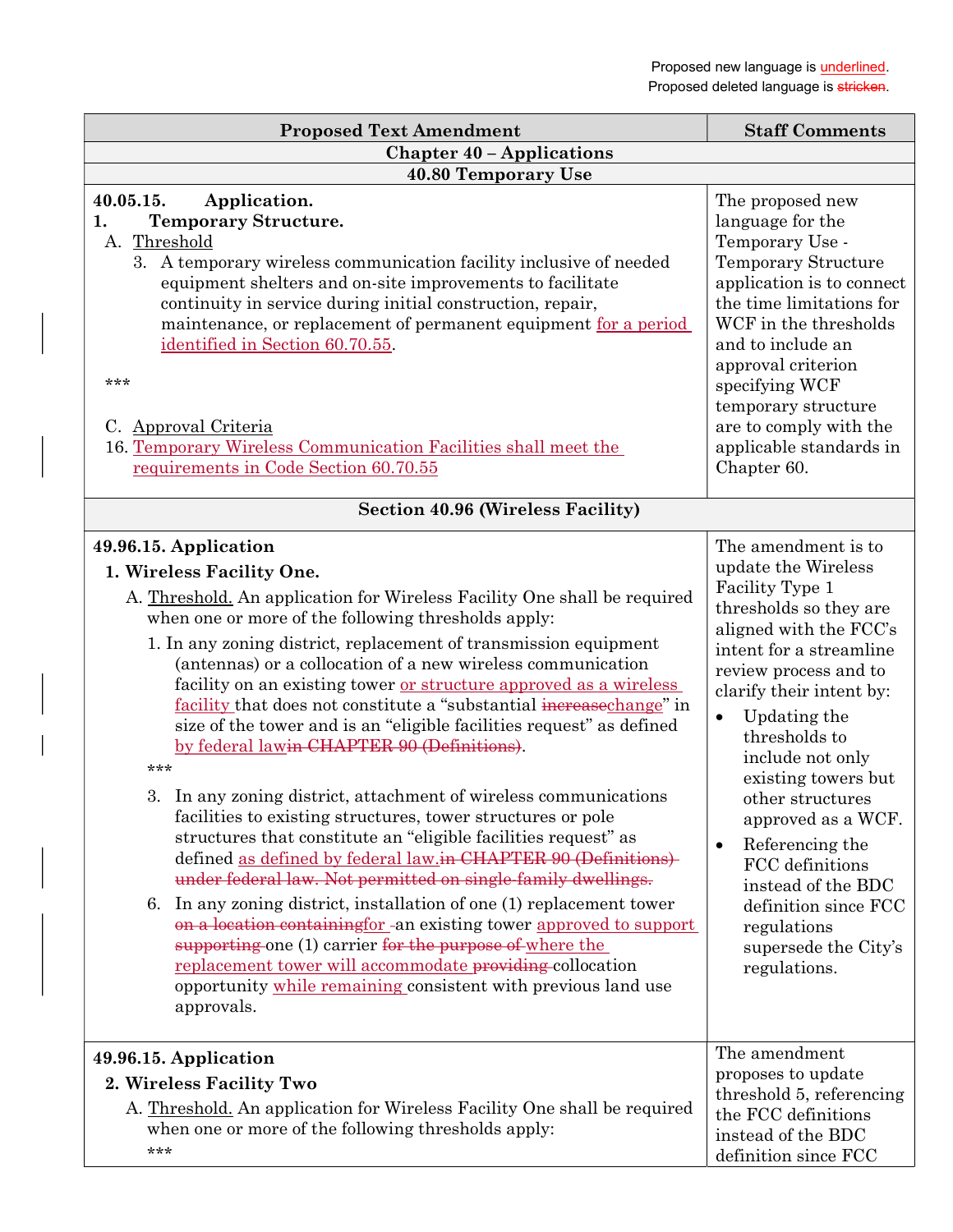| <b>Proposed Text Amendment</b>                                                                                                                                                                                                                                                                                                                                                                                                                                                                                                                         | <b>Staff Comments</b>                                                                                                                                                                                                                                                                                                                                                                                                                                                                                      |
|--------------------------------------------------------------------------------------------------------------------------------------------------------------------------------------------------------------------------------------------------------------------------------------------------------------------------------------------------------------------------------------------------------------------------------------------------------------------------------------------------------------------------------------------------------|------------------------------------------------------------------------------------------------------------------------------------------------------------------------------------------------------------------------------------------------------------------------------------------------------------------------------------------------------------------------------------------------------------------------------------------------------------------------------------------------------------|
| 5. In any zoning district, the collocation of a new wireless<br>communication facility on an existing tower which the size of the<br>tower constitutes as a "substantial increasechange" as defined<br>inby federal law. CHAPTER 90 of this Code<br>In any zoning district, installation of wireless communication-<br>6.<br>facilities on streetlights or utility poles within the right of way of<br>designated Freeways and Arterial streets.<br>***<br>C. Approval Criteria<br>***<br>12. The proposal is not on or within any right-of-way.       | regulations supersede<br>the City's regulations.<br>Threshold 6 is proposed<br>to be removed since<br>regulations pertaining<br>to small wireless<br>facilities are proposed<br>to be removed from the<br>BDC and regulated<br>independently. An<br>additional approval<br>criterion (No. 12), is<br>proposed to clarify the<br>Wireless Facility Two<br>application does not<br>permit WCF in the<br>right-of-way. This does<br>not apply to SWF since<br>they will no longer be<br>regulated in the BDC. |
| 49.96.15. Application<br>3. Wireless Facility Three<br>A. Threshold. An application for Wireless Facility One shall be required<br>when one or more of the following thresholds apply:<br>***<br>5. In any zoning district, installation of wireless communication-<br>facilities on streetlights or utility poles within or adjacent to the-<br>right-of-way of designated Collector Streets, Neighborhood Route-<br><b>Streets or Local Streets.</b><br>***<br>C. Approval Criteria<br>***<br>13. The proposal is not on or within any right-of-way. | Threshold 5 is proposed<br>to be removed since<br>regulations pertaining<br>to small wireless<br>facilities are proposed<br>to be removed from the<br>BDC and regulated<br>independently. An<br>additional approval<br>criterion (No. 13), is<br>proposed to clarify the<br>Wireless Facility Three<br>application does not<br>permit WCF in the<br>right-of-way. This does<br>not apply to SWF since<br>they will no longer be<br>regulated in the BDC.                                                   |
| <b>Chapter 60 - Special Use</b>                                                                                                                                                                                                                                                                                                                                                                                                                                                                                                                        |                                                                                                                                                                                                                                                                                                                                                                                                                                                                                                            |
| <b>60.70 Wireless Communications Facilities</b>                                                                                                                                                                                                                                                                                                                                                                                                                                                                                                        |                                                                                                                                                                                                                                                                                                                                                                                                                                                                                                            |
| 60.70.20.<br><b>Exemptions.</b><br>J. All small wireless facilities reviewed through the City's Small<br>Wireless Facility application.                                                                                                                                                                                                                                                                                                                                                                                                                | The proposed<br>exemption was added to<br>clarify SWF will be<br>outside the purview of<br>the Development Code,<br>to be addressed as part<br>of the Small Wireless                                                                                                                                                                                                                                                                                                                                       |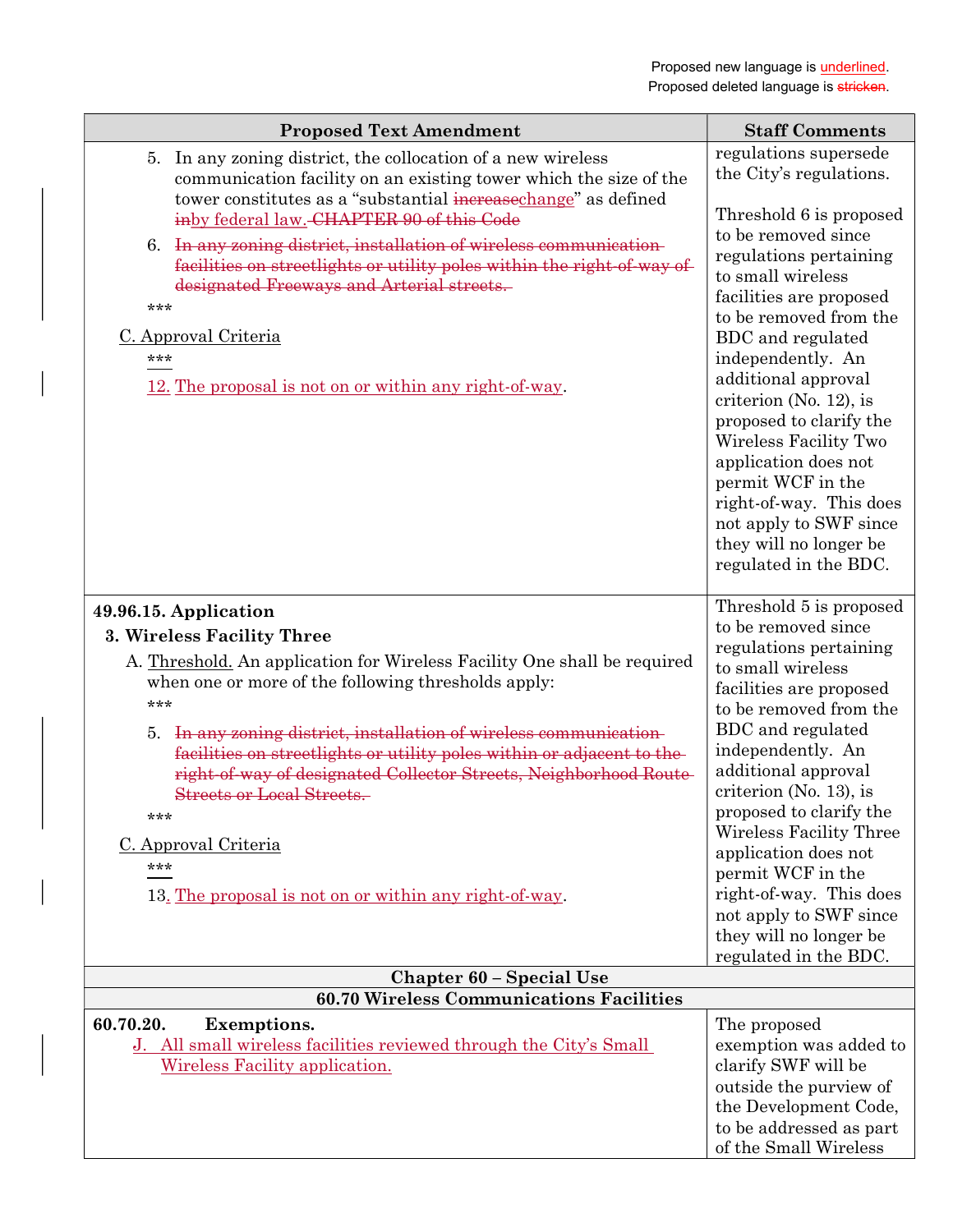| <b>Proposed Text Amendment</b>                                                                                                                                                                                                                                                                                                                                                                                                                                                                                                                                                                                                                                                                                                                                                                                                                                                                                                                                                                                                                                                                                                                                                                                                                                                | <b>Staff Comments</b>                                                                                                                                                                                                                                                             |
|-------------------------------------------------------------------------------------------------------------------------------------------------------------------------------------------------------------------------------------------------------------------------------------------------------------------------------------------------------------------------------------------------------------------------------------------------------------------------------------------------------------------------------------------------------------------------------------------------------------------------------------------------------------------------------------------------------------------------------------------------------------------------------------------------------------------------------------------------------------------------------------------------------------------------------------------------------------------------------------------------------------------------------------------------------------------------------------------------------------------------------------------------------------------------------------------------------------------------------------------------------------------------------|-----------------------------------------------------------------------------------------------------------------------------------------------------------------------------------------------------------------------------------------------------------------------------------|
|                                                                                                                                                                                                                                                                                                                                                                                                                                                                                                                                                                                                                                                                                                                                                                                                                                                                                                                                                                                                                                                                                                                                                                                                                                                                               | <b>Facilities Policy</b>                                                                                                                                                                                                                                                          |
|                                                                                                                                                                                                                                                                                                                                                                                                                                                                                                                                                                                                                                                                                                                                                                                                                                                                                                                                                                                                                                                                                                                                                                                                                                                                               | Document.                                                                                                                                                                                                                                                                         |
| 60.70.25.<br><b>Nonconforming Use Status for Existing Wireless</b><br><b>Communication Facilities</b><br>WCF and associated equipment and site improvements in existence as<br>1.<br>of May 8, 2003 that are nonconforming as to the use or development<br>standards contained in this Code section shall be subject to the<br>provisions of CHAPTER 30 (Nonconforming Uses) except:<br>For purposes of collocation, or routine maintenance, the removal and<br>D<br>replacement of existing transmitters, existing antennas, existing<br>equipment shelters, and existing on-site improvements, including-<br>but not limited to, landscaping, fencing, paving, shall not be-<br>considered permanent alterations unless the removal and-<br>replacement of any or all of the above results in a substantial<br>increase, as defined under CHAPTER 90 of this Code, existing on-<br>site developed area beyond the previous land use approval. The<br>expansion of a previously approved existing on-site developed-<br>areawireless communication facility, that is considered a<br>"substantial change," as defined by federal law, shall result in the<br>loss of nonconforming status and shall require compliance with the<br>provisions of this Section Section 60.70. | The proposed<br>modification is to<br>provide clarity as to<br>how City's<br>nonconforming use<br>regulation applies to<br>WCF.                                                                                                                                                   |
| 60.70.35.<br><b>Development Standards for WCF</b>                                                                                                                                                                                                                                                                                                                                                                                                                                                                                                                                                                                                                                                                                                                                                                                                                                                                                                                                                                                                                                                                                                                                                                                                                             | The proposed                                                                                                                                                                                                                                                                      |
| General<br>1.<br>***<br>The attachment of WCF and associated equipment on single-<br>Ε.<br>family dwellings or to any tree is prohibited.<br>WCF attachments to historic, decorative, or ornamental<br>F.<br>streetlight poles are prohibited.<br>WCF attachments to traffic signal poles are prohibited.<br>G.<br>WCF, with exception to small wireless facilities, are prohibited in<br>Н.<br>the public right of way.<br>Small wireless facilities within the public right-of-way, evaluated<br>through a separate process and standards are exempt from the<br>requirements of Section 60.70.                                                                                                                                                                                                                                                                                                                                                                                                                                                                                                                                                                                                                                                                             | modification specifies<br>where WCF<br>attachments are<br>prohibited.                                                                                                                                                                                                             |
| <b>Development Standards for WCF</b><br>60.70.35.<br>2.<br>Height<br>The maximum height of any new WCF tower, WCF antenna<br>Α.<br>collocation, or both shall conform to the maximum height<br>standards specified in the site development requirements in<br>CHAPTER 20 (Land Uses) for Residential, Commercial,<br>Industrial, and Multiple Use zoning districts. [ORD 4584; June-<br>2012] Adjustments and Variances to the height standards for any<br>new WCF tower shall be authorized through the Adjustment and<br>Variance provisions specified in Chapter 40 (Applications).                                                                                                                                                                                                                                                                                                                                                                                                                                                                                                                                                                                                                                                                                        | The proposed<br>modification clarifies<br>the process in which a<br>WCF can request an<br>adjustment to the<br>height of a new tower.<br>The amendment<br>further clarifies that<br>the maximum height<br>permitted for colocation<br>is determined by the<br>FCC regulations for |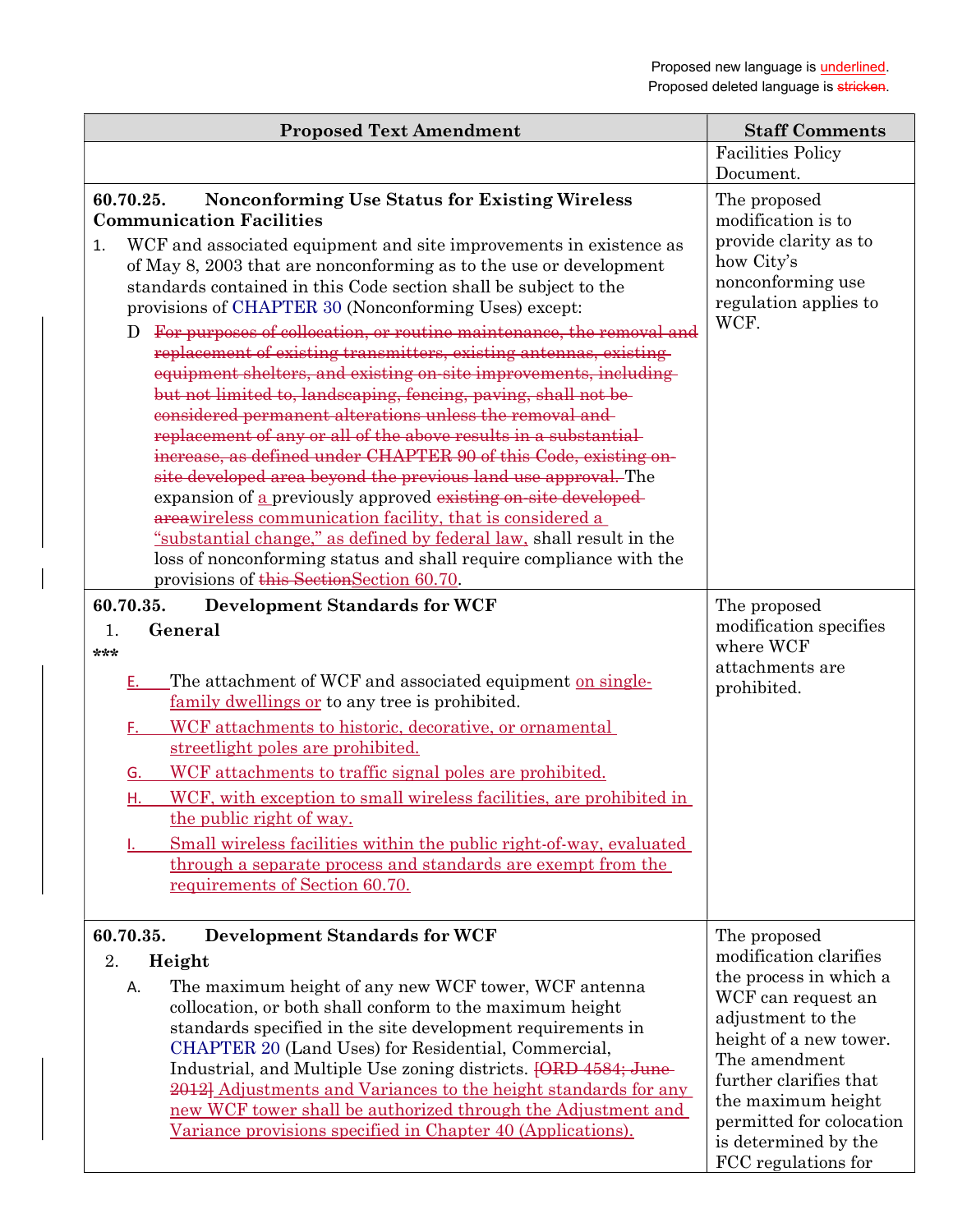| <b>Proposed Text Amendment</b>                                                                                                                                                                                                                                                                                                                                                                                                                                                                                                                                                                                                                                                                                                                                                                                                                             | <b>Staff Comments</b>                                                                                                                                                                                                                                                                                                                                    |
|------------------------------------------------------------------------------------------------------------------------------------------------------------------------------------------------------------------------------------------------------------------------------------------------------------------------------------------------------------------------------------------------------------------------------------------------------------------------------------------------------------------------------------------------------------------------------------------------------------------------------------------------------------------------------------------------------------------------------------------------------------------------------------------------------------------------------------------------------------|----------------------------------------------------------------------------------------------------------------------------------------------------------------------------------------------------------------------------------------------------------------------------------------------------------------------------------------------------------|
| The height of any type of WCF shall include the support structure<br><b>B.</b><br>and any attached antennas. A lightning rod that is up to and<br>including ten (10) feet tall and any required lighting by the<br>Federal Aviation Administration (FAA) shall not be included<br>within the calculation of the maximum height.<br>For collocation proposals that are eligible facilities without<br>C.<br>substantial change, the height of the antennas may exceed the<br>maximum height allowed in the zoning district. The maximum<br>height permitted is determined by the regulations in Title 47 of<br>the Code of Federal Regulations (CFR).                                                                                                                                                                                                       | eligible facilities<br>requests without<br>substantial change.                                                                                                                                                                                                                                                                                           |
| 60.70.35.<br><b>Development Standards for WCF</b>                                                                                                                                                                                                                                                                                                                                                                                                                                                                                                                                                                                                                                                                                                                                                                                                          | The proposed                                                                                                                                                                                                                                                                                                                                             |
| <b>Setback</b><br>14.<br>***<br>New WCF towers shall be set back from all property lines by a<br><b>B.</b><br>distance equal to the height of the tower plus five (5) additional<br>lineal feet. <sub>-</sub> except that the decision-making authority may-<br>authorize an Adjustment or Variance to this standard, if the<br>applicant can demonstrate that such an Adjustment or Variance-<br>would reduce the visual impacts of the tower on adjacent property-<br>because of vegetation, topography, intervening buildings, or other-<br>site-specific factors. Adjustments and Variances shall be<br>authorized through the Adjustment and Variance provisions<br>specified in CHAPTER 40 (Applications).<br>New WCF towers located on commercially or industrially zoned<br>C.<br>property shall meet the setback of the underlying zone where the | modification clarifies<br>the process in which a<br>WCF can request an<br>adjustment to the<br>setback of a new tower.<br>The amendment<br>further clarifies that for<br>eligible facilities<br>requests, without<br>substantial change,<br>setback requirements<br>for the colocation on an<br>existing pole is<br>determined by<br>approved height and |
| new WCF tower is more than the height of the tower plus five (5)<br>feet from a Residential or Multiple Use zoning district. The<br>decision-making authority may authorize an Adjustment or-<br>Variance to this standard, if the applicant can demonstrate that-<br>such an Adjustment or Variance would reduce the visual impacts<br>of the tower on adjacent property because of vegetation,<br>topography, intervening buildings, or other site-specific factors.<br>Adjustments and Variances shall be authorized through the<br>Adjustment and Variance provisions specified in CHAPTER 40<br>(Applications). [ORD 4659; June 2015]                                                                                                                                                                                                                 | location of the original<br>facility.                                                                                                                                                                                                                                                                                                                    |
| For collocation proposals that are eligible facilities without<br>D.<br>substantial change, the setback of the antennas may be less than<br>the minimum required and are determined by the approved height<br>and location of the original facility.                                                                                                                                                                                                                                                                                                                                                                                                                                                                                                                                                                                                       |                                                                                                                                                                                                                                                                                                                                                          |
| 60.70.35.<br><b>Development Standards for WCF</b><br>19. Specific Development Standards for WCF in Public Road Right-<br>of-Way. The following standards are specific to the installation of New-<br>or Collocation of WCF within the right-of-way and are in addition to the-<br>other applicable development standards specified in the Beaverton-<br>Development Code: [ORD 4702; January 2017]                                                                                                                                                                                                                                                                                                                                                                                                                                                         | The proposed<br>modification is to<br>remove development<br>standards associated<br>with WCF in the right-<br>of-way. With the<br>removal of SWF                                                                                                                                                                                                         |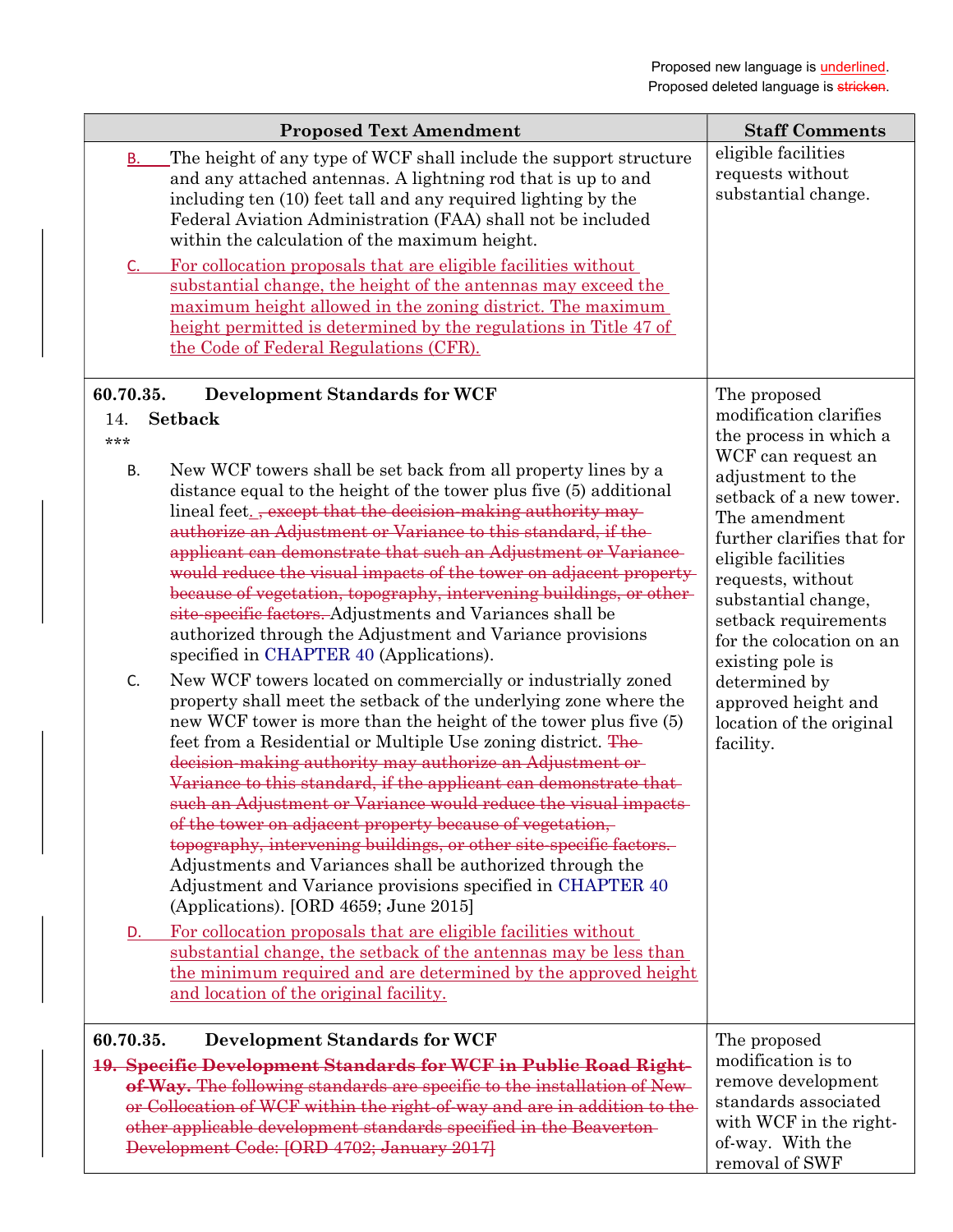|     | <b>Proposed Text Amendment</b>                                                                                                                                                                                                                                                                                                                                                                                                                                              | <b>Staff Comments</b>                                                                                            |
|-----|-----------------------------------------------------------------------------------------------------------------------------------------------------------------------------------------------------------------------------------------------------------------------------------------------------------------------------------------------------------------------------------------------------------------------------------------------------------------------------|------------------------------------------------------------------------------------------------------------------|
| ₳–  | Installation of WCF on structures within the public road right of-<br>way shall not jeopardize the physical integrity or shorten the<br>lifespan of these structures.                                                                                                                                                                                                                                                                                                       | regulations from the<br>BDC, to the Small<br><b>Wireless Facilities</b>                                          |
| ₽—  | Antennas shall be Stealth Design, interior mounted, flush-<br>mounted or otherwise designed not exceed the existing diameter of<br>the structure at the mounting point for the antennas. No mounted<br>arm antennas are permitted.                                                                                                                                                                                                                                          | Policy Document and<br>all other WCF are<br>prohibited in the right-<br>of-way, these standards<br>are no longer |
|     | Antennas mounted on a structure shall not extend beyond the<br>permitted height of the underlying zoning district.                                                                                                                                                                                                                                                                                                                                                          | applicable.                                                                                                      |
|     | <b>D.</b> Collocates to poles that existed on or before the date of adoption of<br>this text amendment or replacement of poles, inclusive of<br>antennas and any mounting devices, may extend above the-<br>maximum permitted height listed under Sections 20.05.15,<br>20.10.15, 20.15.15, 20.20.15, and 70.03 up to and including ten-<br>(10) feet above the height of the existing pole unless separately-<br>authorized through an adjustment or variance application. |                                                                                                                  |
| £., | - Antennas shall be painted to match the color of the structure.                                                                                                                                                                                                                                                                                                                                                                                                            |                                                                                                                  |
|     | Noise Levels. Noise levels shall meet the numerical standards<br>established by the State of Oregon Department of Environmental<br>Quality, measured to property lines abutting or within 500 feet of<br>Residential or Multiple Use zoning districts, as stated in Section-<br>60.50.25.11 and 60.70.35.9.                                                                                                                                                                 |                                                                                                                  |
|     | G. Vibration. No vibration discornible without instruments at the<br>nearest property line, other than that caused by highway vehicles,<br>trains and/or aircraft, shall be permitted.                                                                                                                                                                                                                                                                                      |                                                                                                                  |
| ₩.− | Odors. Emission of odorous gasses or matter that is readily-<br>detectable at the nearest property line is prohibited. Measures and<br>controls shall be taken that are intended to prevent offensive-<br>fumes and odor. Air quality shall also meet the standards-<br>established by the State of Oregon Department of Environmental<br>Quality as stated in Section 60.50.25.12.                                                                                         |                                                                                                                  |
|     | Replacement of the existing structure, tower or pole may be<br>authorized, provided that the replacement structure fully contains-<br>antennas and associated equipment and no higher than permitted-<br>under Sections 20.05.15, 20.10.15, 20.15.15, 20.20.15 and 70.03.                                                                                                                                                                                                   |                                                                                                                  |
|     | The maximum diameter of any new or replacement tower or pole-<br>shall be 24-inches.                                                                                                                                                                                                                                                                                                                                                                                        |                                                                                                                  |
|     | Attachments to historic or ornamental streetlight poles shall not-<br>be permitted.                                                                                                                                                                                                                                                                                                                                                                                         |                                                                                                                  |
|     | Attachments to traffic signal poles shall not be permitted.                                                                                                                                                                                                                                                                                                                                                                                                                 |                                                                                                                  |
| ₩.  | Equipment cabinets shall be placed completely within-<br>underground vaults. No at-grade or pole-mounted equipment-<br>eabinets, equipment in the public right of way, or on any-<br>equipment on private property (above or below grade) abutting the<br>structure is permitted. The mounting of equipment to the-<br>structures shall conform to the following:                                                                                                           |                                                                                                                  |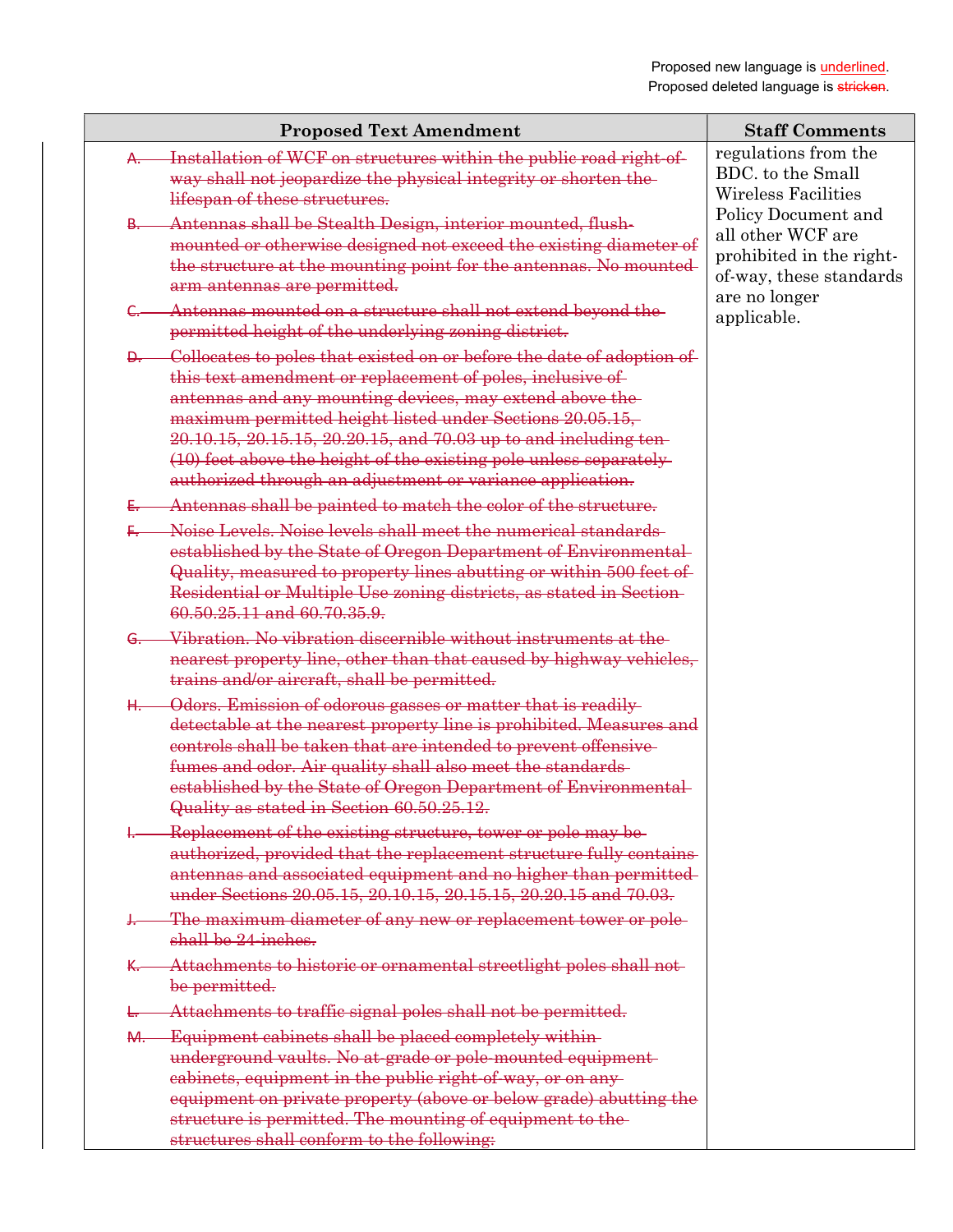| <b>Proposed Text Amendment</b>                                                                                                                                                                                                                                                                                                                                                                                                                                                                                                                                                                                                                                                                                                                                                                                                                                                                                                                                                                                                                                                                                                                                                                                                                                  | <b>Staff Comments</b>                                                                                                                                                                                                                                                                                                     |  |
|-----------------------------------------------------------------------------------------------------------------------------------------------------------------------------------------------------------------------------------------------------------------------------------------------------------------------------------------------------------------------------------------------------------------------------------------------------------------------------------------------------------------------------------------------------------------------------------------------------------------------------------------------------------------------------------------------------------------------------------------------------------------------------------------------------------------------------------------------------------------------------------------------------------------------------------------------------------------------------------------------------------------------------------------------------------------------------------------------------------------------------------------------------------------------------------------------------------------------------------------------------------------|---------------------------------------------------------------------------------------------------------------------------------------------------------------------------------------------------------------------------------------------------------------------------------------------------------------------------|--|
| The smallest antennas, equipment, and equipment cabinets to<br>satisfy engineering requirements and service objectives shall<br>be utilized.                                                                                                                                                                                                                                                                                                                                                                                                                                                                                                                                                                                                                                                                                                                                                                                                                                                                                                                                                                                                                                                                                                                    |                                                                                                                                                                                                                                                                                                                           |  |
| All cabling and wiring shall be placed completely<br>underground or on the in interior of the structure, tower or<br>pole. Collocates to poles that existed on or before the date of<br>adoption of this text amendment, that cannot accommodate-<br>cabling run on the interior, may have cables attached to the-<br>exterior, provided that they are painted to match the color of<br>the structure.                                                                                                                                                                                                                                                                                                                                                                                                                                                                                                                                                                                                                                                                                                                                                                                                                                                          |                                                                                                                                                                                                                                                                                                                           |  |
| Mounting hardware and accessory equipment shall be painted<br>$3-$<br>to match the color of the structure, tower or pole.                                                                                                                                                                                                                                                                                                                                                                                                                                                                                                                                                                                                                                                                                                                                                                                                                                                                                                                                                                                                                                                                                                                                       |                                                                                                                                                                                                                                                                                                                           |  |
| 60.70.50.<br><b>Required Studies and Information</b>                                                                                                                                                                                                                                                                                                                                                                                                                                                                                                                                                                                                                                                                                                                                                                                                                                                                                                                                                                                                                                                                                                                                                                                                            | The proposed                                                                                                                                                                                                                                                                                                              |  |
| For new WCF towers or poles, the following information is required to be<br>1.<br>submitted at time of application:<br>Copy of an approved and signed City of Beaverton franchise/utility<br>license.<br><del>4.</del> Moise Study: If applicable, provide a noise study prepared by a<br>licensed Oregon acoustical engineer in accordance with Section<br>60.50.25.11<br>For all WCF located within the right-of-way, proposed to replace a<br><del>J. _____</del><br>street light pole, provide plans for LED street lights. (Illumination<br>levels to be evaluated per Section 450.4 of the City Engineering<br>Design Manual, Option C requirements unless otherwise approved<br>by the City Public Works Director).<br>For all City owned poles within the right-of-way any studies<br><u>к. —</u><br>requested by the Public Works Director required to ensure the<br>safety and integrity of city owned and maintained property,<br>including but not limited to structural calculations.<br>New poles located within 10-feet of a roadway without a curb and<br>₩.<br>gutter shall include a vehicle impact study and protective devices<br>such as bollards.<br>For all WCF located within the right-of-way, signed approval from<br><del>M. -</del> | modification is to<br>remove requirements<br>associated with WCF in<br>the right-of-way. With<br>the removal of SWF<br>regulations from the<br><b>BDC</b> to the Small<br>Wireless Facilities<br>Policy Document and<br>all other WCF are<br>prohibited in the right-<br>of-way, these items are<br>no longer applicable. |  |
| the Public Works Director.                                                                                                                                                                                                                                                                                                                                                                                                                                                                                                                                                                                                                                                                                                                                                                                                                                                                                                                                                                                                                                                                                                                                                                                                                                      |                                                                                                                                                                                                                                                                                                                           |  |
|                                                                                                                                                                                                                                                                                                                                                                                                                                                                                                                                                                                                                                                                                                                                                                                                                                                                                                                                                                                                                                                                                                                                                                                                                                                                 |                                                                                                                                                                                                                                                                                                                           |  |
| <b>Chapter 70 - Downtown Design District</b><br>70.15.10 District Purpose and Development Standards                                                                                                                                                                                                                                                                                                                                                                                                                                                                                                                                                                                                                                                                                                                                                                                                                                                                                                                                                                                                                                                                                                                                                             |                                                                                                                                                                                                                                                                                                                           |  |
| <b>Land Uses</b><br>70.15.20<br>D. Wireless Communications Facilities Standards<br><b>MAXIMUM HEIGHT</b>                                                                                                                                                                                                                                                                                                                                                                                                                                                                                                                                                                                                                                                                                                                                                                                                                                                                                                                                                                                                                                                                                                                                                        | The adoption of the<br>Downton Design<br>District Code (ORD<br>4799), established the                                                                                                                                                                                                                                     |  |
| WCF <sup>1</sup><br>80 ft 1<br>Equipment<br>12 ft <sup>1</sup><br>Shelters <sup>2</sup>                                                                                                                                                                                                                                                                                                                                                                                                                                                                                                                                                                                                                                                                                                                                                                                                                                                                                                                                                                                                                                                                                                                                                                         | following zoning<br>districts for the City's<br>downtown: Beaverton<br>Central, Old Town,                                                                                                                                                                                                                                 |  |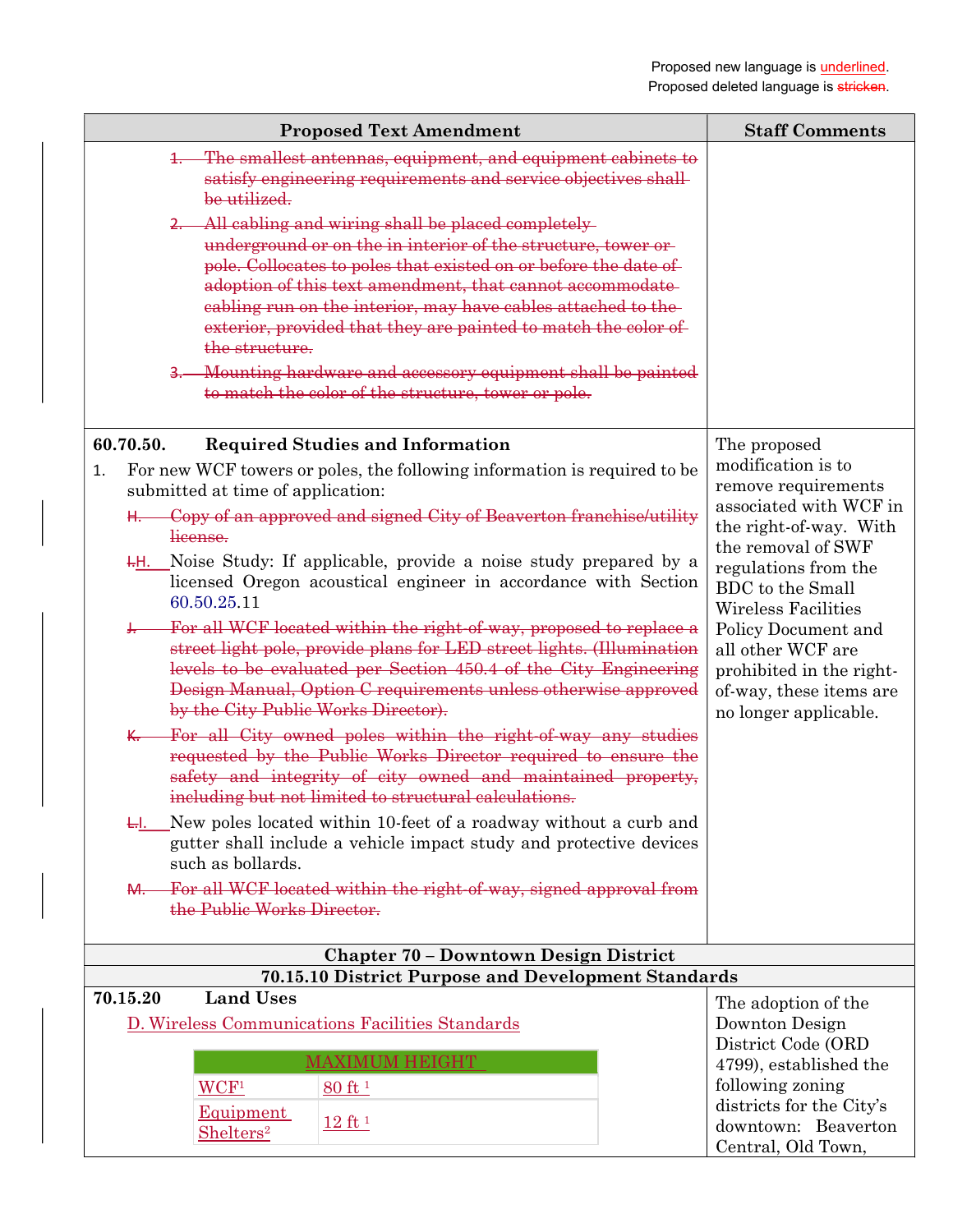|                                                                                                                                                                                                                                                                                                                                                                       | <b>Proposed Text Amendment</b>                                                                                                                                                                                                                                                                                                                                                                                                                                                                                                                                                                                                                                                                                                                                                                                                                                                                                                                                                          | <b>Staff Comments</b>                                                                                                                                                                                                                                                                                                                                                                                                                                                                                                                                                                                                                                                                                               |
|-----------------------------------------------------------------------------------------------------------------------------------------------------------------------------------------------------------------------------------------------------------------------------------------------------------------------------------------------------------------------|-----------------------------------------------------------------------------------------------------------------------------------------------------------------------------------------------------------------------------------------------------------------------------------------------------------------------------------------------------------------------------------------------------------------------------------------------------------------------------------------------------------------------------------------------------------------------------------------------------------------------------------------------------------------------------------------------------------------------------------------------------------------------------------------------------------------------------------------------------------------------------------------------------------------------------------------------------------------------------------------|---------------------------------------------------------------------------------------------------------------------------------------------------------------------------------------------------------------------------------------------------------------------------------------------------------------------------------------------------------------------------------------------------------------------------------------------------------------------------------------------------------------------------------------------------------------------------------------------------------------------------------------------------------------------------------------------------------------------|
| Roof Mounted<br><u>Antennas</u><br>Requirements<br>Other<br>1) Inclusive of antenna.<br>shelters.<br><b>Land Uses</b><br>70.15.20<br>39. New or Collocation of WCF in the Right of Way<br>A. Tower Construction using stealth design-<br>stealth design<br>stealth design<br>utilizing stealth design<br>utilizing stealth design<br>stealth design<br>stealth design | Shall not extend above maximum<br>height of underlying zone or<br>increase the height of any<br>building which is nonconforming<br>due to height.<br>Yard Setbacks <sup>3</sup><br>Shall comply with underlying<br>zoning district requirements<br>Refer to 60.70.35.14.A and B<br>2) At-grade equipment shelters.<br>3) Applicable to all WCF towers, antenna arrays,<br>and ground and/or roof-mounted equipment<br>70.15.20 Land Use<br><b>B. Tower Construction not utilizing stealth design</b><br>C. Attachment to existing or new building or structure utilizing-<br>D. Attachment to existing or new building or structure not using<br>E. Attachment of WCF to existing tower or pole structures and<br>F. Attachment of WCF to existing tower or pole structures and not-<br>G. Replacement tower to provide collocation opportunity utilizing<br>H. Replacement tower to provide collocation opportunity not utilizing-<br>I Attachment of WCF to traffic signal light pole | Mixed Use, and<br>Downtown Transition.<br>Many uses associated<br>with the previous<br>zoning districts were<br>relocated to Chapter 70,<br>including WCF.<br>However, the site<br>standards for this use<br>were not included. The<br>amendment proposes to<br>add the site standards<br>associated with WCF to<br>this chapter, excluding<br>references to site<br>standards in the right-<br>of-way.<br>The proposed<br>amendment is to<br>remove references to<br>small wireless facilities<br>from the land use table.<br>The removal of these<br>references is consistent<br>with the City's<br>approach to separate<br>the review of small<br>wireless facilities from<br>the WCF regulations in<br>the BDC. |
|                                                                                                                                                                                                                                                                                                                                                                       | <b>Chapter 90 - Definitions</b>                                                                                                                                                                                                                                                                                                                                                                                                                                                                                                                                                                                                                                                                                                                                                                                                                                                                                                                                                         |                                                                                                                                                                                                                                                                                                                                                                                                                                                                                                                                                                                                                                                                                                                     |
| services.                                                                                                                                                                                                                                                                                                                                                             | Antenna. (Wireless Communications Facilities) As defined in 47 C.F.R. §<br>1.6002(b), as may be amended or superseded, means an apparatus designed<br>for the purpose of emitting radiofrequency (RF) radiation, to be operated or<br>operating from a fixed location pursuant to FCC authorization, for the<br>provision of personal wireless service and any commingled information                                                                                                                                                                                                                                                                                                                                                                                                                                                                                                                                                                                                   | An additional antenna<br>definition is proposed<br>specific to WCF and<br>referencing the FCC<br>definition to ensure<br>future updates by this<br>agency are captured<br>without the need for a<br>future text amendment.                                                                                                                                                                                                                                                                                                                                                                                                                                                                                          |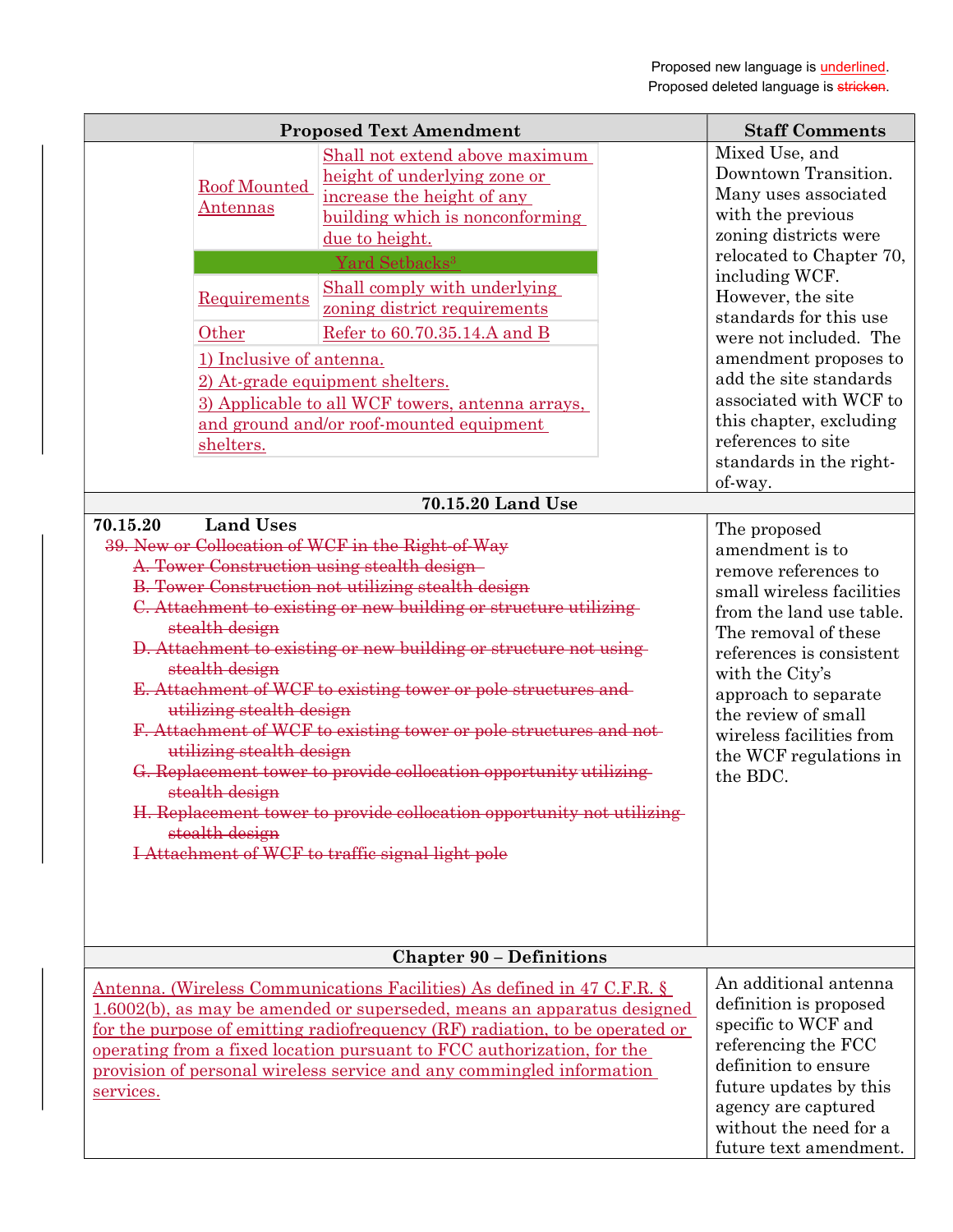| <b>Proposed Text Amendment</b>                                                                                                                                                                                                                                                                                                                                                                                                                                                                                                                                                                                                                                                                                                                                                                                                                                                                                                                                                                                                                                                                                                                                                                                                                                                                                                                                                                                                                                                                                                                                                                                                                                                                                                                                                                         | <b>Staff Comments</b>                                                                                                                     |
|--------------------------------------------------------------------------------------------------------------------------------------------------------------------------------------------------------------------------------------------------------------------------------------------------------------------------------------------------------------------------------------------------------------------------------------------------------------------------------------------------------------------------------------------------------------------------------------------------------------------------------------------------------------------------------------------------------------------------------------------------------------------------------------------------------------------------------------------------------------------------------------------------------------------------------------------------------------------------------------------------------------------------------------------------------------------------------------------------------------------------------------------------------------------------------------------------------------------------------------------------------------------------------------------------------------------------------------------------------------------------------------------------------------------------------------------------------------------------------------------------------------------------------------------------------------------------------------------------------------------------------------------------------------------------------------------------------------------------------------------------------------------------------------------------------|-------------------------------------------------------------------------------------------------------------------------------------------|
| Antenna Facility (Wireless Communications Facilities). As defined in 47<br>C.F.R. § 1.6002(b), as may be amended or superseded, means an antenna<br>and associated antenna equipment.                                                                                                                                                                                                                                                                                                                                                                                                                                                                                                                                                                                                                                                                                                                                                                                                                                                                                                                                                                                                                                                                                                                                                                                                                                                                                                                                                                                                                                                                                                                                                                                                                  | The proposed definition<br>was added to reflect<br>terminology used in the<br>BDC and to reference<br>the FCC definition.                 |
| Base Station (Wireless Communications Facilities). [ORD 4595; February-<br>2013] A station at a specified site authorized to communicate with mobile-<br>stations or a land station in the land mobile service. As defined in 47 C.F.R.<br>§ 1.6002(b), as may be amended or superseded, means a structure or<br>equipment at a fixed location that enables Commission-licensed or<br>authorized wireless communications between user equipment and a<br>communications network. The term does not encompass a tower as defined<br>in this subpart or any equipment associated with a tower.<br>The term includes, but is not limited to, equipment associated with<br>(i)<br>wireless communications services such as private, broadcast, and<br>public safety services, as well as unlicensed wireless services and<br>fixed wireless services such as microwave backhaul.<br>The term includes, but is not limited to, radio<br>(ii)<br>transceivers, antennas, coaxial or fiber-optic cable, regular and<br>backup power supplies, and comparable equipment, regardless of<br>technological configuration (including<br>Distributed Antenna Systems and small-cell networks).<br>The term includes any structure other than a tower that, at the<br>(iii)<br>time the relevant application is filed with the State or local<br>government under this section, supports or houses equipment<br>described in paragraphs $(b)(1)(i)$ through $(ii)$ of this section that has<br>been reviewed and approved under the applicable zoning or siting<br>process, or under another State or local regulatory review process,<br>even if the structure was not built for the sole or primary purpose<br>of providing such support.<br>The term does not include any structure that, at the time the<br>(iv) | The proposed text<br>updates the definition<br>clarifying elements of a<br>base station and adds a<br>reference to the FCC<br>definition. |
| relevant application is filed with the State or local government<br>under this section, does not support or house equipment described<br>in paragraphs $(b)(1)(i)$ - $(ii)$ of this section.                                                                                                                                                                                                                                                                                                                                                                                                                                                                                                                                                                                                                                                                                                                                                                                                                                                                                                                                                                                                                                                                                                                                                                                                                                                                                                                                                                                                                                                                                                                                                                                                           |                                                                                                                                           |
| Collocation (Wireless Communications Facilities). [ORD 4248; May 2003]<br>The location of two or more antenna systems operated by the same or-<br>separate FCC licensees ("providers") on a tower dedicated solely to this-<br>use. As defined in 47 C.F.R. § 1. 6100(b), as may be amended or superseded,<br>means the mounting or installation of transmission equipment on an<br>eligible support structure for the purpose of transmitting and/or receiving<br>radio frequency signals for communications purposes.                                                                                                                                                                                                                                                                                                                                                                                                                                                                                                                                                                                                                                                                                                                                                                                                                                                                                                                                                                                                                                                                                                                                                                                                                                                                                | The proposed text<br>updates the definition<br>and adds a reference to<br>the FCC definition.                                             |
| Decorative Pole (Wireless Communications Facilities). Any pole that<br>includes decorative or ornamental features, design elements and/or<br>materials intended to enhance the appearance of the pole.                                                                                                                                                                                                                                                                                                                                                                                                                                                                                                                                                                                                                                                                                                                                                                                                                                                                                                                                                                                                                                                                                                                                                                                                                                                                                                                                                                                                                                                                                                                                                                                                 | The proposed definition<br>was added to reflect<br>terminology used in the<br>BDC for WCF.                                                |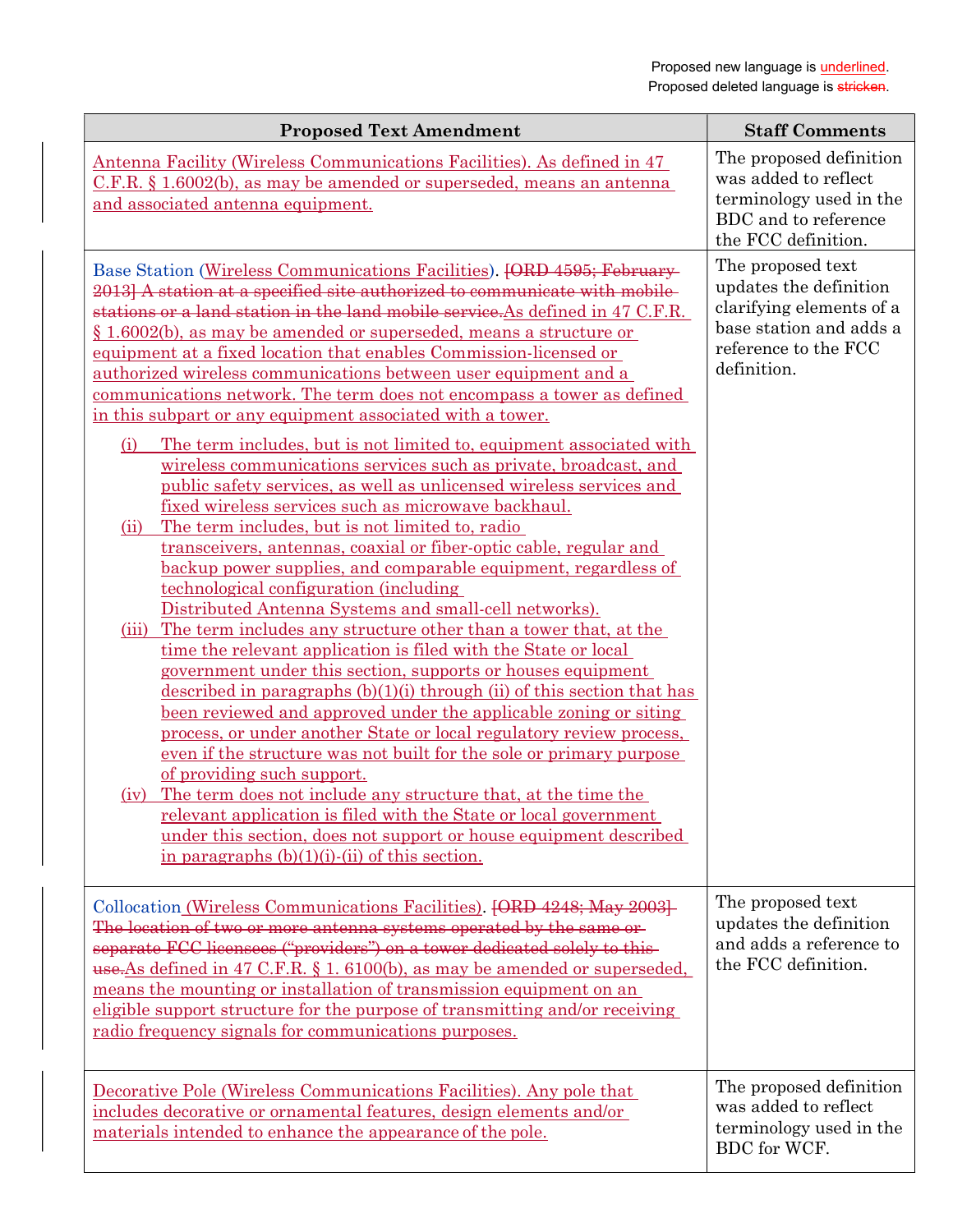| <b>Proposed Text Amendment</b>                                                                                                                                                                                                                                                                                                                                                                                                                       | <b>Staff Comments</b>                                                                                                     |
|------------------------------------------------------------------------------------------------------------------------------------------------------------------------------------------------------------------------------------------------------------------------------------------------------------------------------------------------------------------------------------------------------------------------------------------------------|---------------------------------------------------------------------------------------------------------------------------|
| Eligible Facilities Request (Wireless Communication Facilities). <del>[ORD 4595;</del><br>February 2013] As defined in 47 C.F.R. § 1. 6100(b), as may be amended or<br>superseded, means any Any request for modification of an existing wireless<br>tower or base station that involves:                                                                                                                                                            | The proposed text adds<br>a reference to the FCC<br>definition.                                                           |
| Collocation of new transmission equipment;<br>1.                                                                                                                                                                                                                                                                                                                                                                                                     |                                                                                                                           |
| Removal of transmission equipment; or<br>2.                                                                                                                                                                                                                                                                                                                                                                                                          |                                                                                                                           |
| Replacement of transmission equipment<br>3.                                                                                                                                                                                                                                                                                                                                                                                                          |                                                                                                                           |
| Eligible Support Structure (Wireless Communications Facilities). As<br>defined in 47 C.F.R. $\S$ 1. 6100(b), as may be amended or superseded, means<br>any tower or base station as defined in this section, provided that it is<br>existing at the time the relevant application is filed with the State or local<br>government under this section                                                                                                  | The proposed definition<br>was added to reflect<br>terminology used in the<br>BDC and to reference<br>the FCC definition. |
| Equipment Shelter (Wireless Communications Facilities). [ORD 4248; May<br>2003] A non-staffed structure used to house and protect the equipment<br>necessary for processing wireless communications signals, which may<br>include air conditioning equipment and emergency generators.                                                                                                                                                               | The proposed text<br>updates the definition<br>clarifying definition is<br>used specifically for<br>WCF regulations.      |
| <u>Pole (Wireless Communications Facilities). A type of structure that is or</u><br>may be used in whole or in part by or for wireline communications, electric<br>distribution, lighting, traffic control, signage, or similar function, or for<br>collocation of small wireless facilities; provided, such term does not include<br>a tower, building or electric transmission structures.                                                         | The proposed definition<br>was added to reflect<br>terminology used in the<br>BDC and to reference<br>the FCC definition. |
| <b>Replacement Wireless Communication Facility Tower (Wireless</b><br>Communications Facilities).- [ORD 4248; April 2003] A wireless<br>communication facility tower capable of supporting collocated antennas that<br>is intended to replace an existing tower that is not capable of supporting<br>collocated antennas. See "Eligible Facilities Request" and "Substantial<br>IncreaseChange" for replacement standards. [ORD 4595; February 2013] | The proposed text<br>updates the definition<br>and adds a reference to<br>the FCC definition.                             |
| Right-of-Way. (Wireless Communications Facilities). Local, collector,<br>neighborhood route, arterial, principal arterial, and freeways identified in<br>the City's Comprehensive Plan, Transportation Element to, the space in,<br>upon, above, along, across, over or under these streets.                                                                                                                                                         | The proposed definition<br>was added to reflect<br>terminology used in the<br>BDC for WCF.                                |
| Small Wireless Facility (Wireless Communications Facilities). means the<br>same as defined by the FCC in 47 C.F.R. § 1.6002(l), as may be amended or<br>superseded.                                                                                                                                                                                                                                                                                  | The proposed definition<br>was added to reflect<br>terminology used in the<br>BDC and to reference<br>the FCC definition. |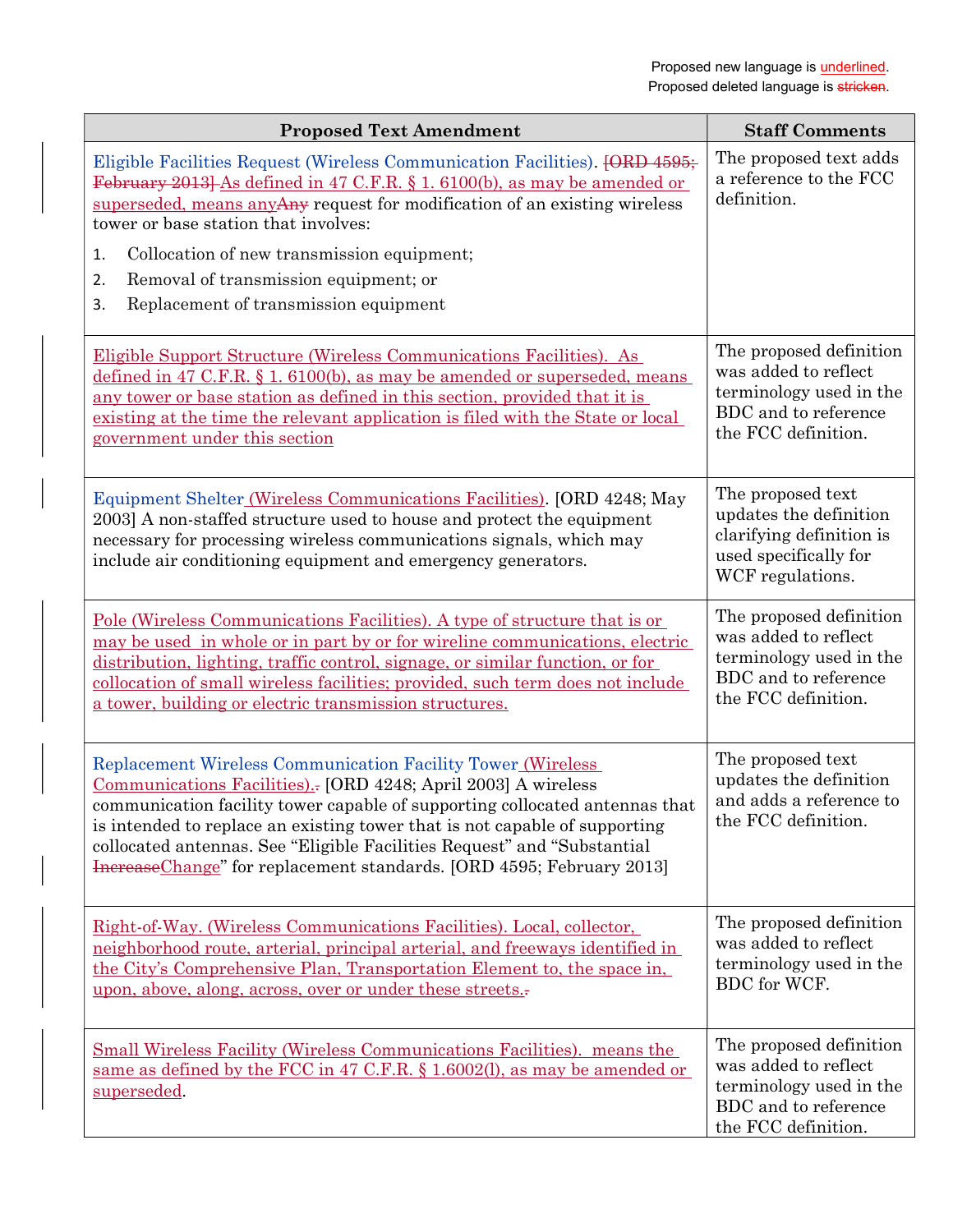| <b>Proposed Text Amendment</b>                                                                                                                                                                                                                                                                                                                                                                                                                                                                                                                             | <b>Staff Comments</b>                                                                                                                             |
|------------------------------------------------------------------------------------------------------------------------------------------------------------------------------------------------------------------------------------------------------------------------------------------------------------------------------------------------------------------------------------------------------------------------------------------------------------------------------------------------------------------------------------------------------------|---------------------------------------------------------------------------------------------------------------------------------------------------|
| Stealth Design (Wireless Communications Facilities). ORD 4248; May 2003]<br>The design of wireless communications facilities in a manner that<br>camouflages, or conceals, or disguises the facilities as described below:                                                                                                                                                                                                                                                                                                                                 | The proposed text<br>updates the definition<br>clarifying definition is<br>used specifically for<br>WCF regulations.                              |
| Camouflage. The use of shape, color, and texture to cause an object to<br>1.<br>appear to become a part of something else, usually a structure, such as<br>a building, wall or roof. "Camouflage" does not mean invisible, but<br>rather appearing as part of or exactly like the structure used as a<br>mount.                                                                                                                                                                                                                                            |                                                                                                                                                   |
| Concealment. Fully hidden from view. For example, a Wireless<br>2.<br>Communication Facility (WCF) is concealed when it is completely<br>hidden or contained within a structure, such as a building, wall, or roof.                                                                                                                                                                                                                                                                                                                                        |                                                                                                                                                   |
| Disguised. A Wireless Communication Facility (WCF) that has been<br>3.<br>changed to appear to be something other than what it really is. For<br>example, WCFs are sometimes disguised to appear as trees or flagpoles.                                                                                                                                                                                                                                                                                                                                    |                                                                                                                                                   |
| <u>Structure (Wireless Communications Facilities). As defined in 47 C.F.R. §</u><br>$1.6002(m)$ , as may be amended or superseded, which defines that term as a<br>pole, tower, or base station, whether or not it has an existing antenna<br>facility, that is used or to be used for the provision of personal wireless<br>service (whether on its own or comingled with other types of service).                                                                                                                                                        | The proposed definition<br>was added to reflect<br>terminology used in the<br>BDC specifically for<br>WCF and to reference<br>the FCC definition. |
| Substantial Increase Change (Wireless Communications Facilities). As<br>defined in 47 C.F.R. $\S$ 1. 6100(b), as may be amended or superseded, means<br>[ORD 4595; February 2013] a modification substantially changes the<br>physical dimensions of an eligible support structure if it meets any of the<br>following criteria: Relates to the collocation of any Wireless Communications-<br>Facilities. Substantial increase in the size of the "tower" occurs if:                                                                                      | The proposed text<br>updates the definition<br>clarifying substantial<br>change and adds a<br>reference to the FCC<br>definition.                 |
| The mounting of the proposed antenna on the tower would increase the<br>existing height of the tower by more than 10%, or by the height of one-<br>additional antenna array with separation from the nearest existing-<br>antenna not to exceed twenty-feet (20'), whichever is greater, except-<br>that the mounting of the proposed antenna may exceed the size limits-<br>set forth in this paragraph if necessary to avoid interference with-<br>existing antennas; or                                                                                 |                                                                                                                                                   |
| 2. The mounting of the proposed antenna would involve the installation of<br>more than the standard number of new equipment cabinets for the-<br>technology involved, not to exceed four (4), or more than one new-<br>equipment shelter; or                                                                                                                                                                                                                                                                                                               |                                                                                                                                                   |
| The mounting of the proposed antenna would involve adding an-<br><u>3. – </u><br>appurtenance to the body of the tower that would protrude from the-<br>edge of the tower more than twenty-feet (20'), or more than the width of<br>the tower structure at the level of the appurtenance, whichever is-<br>greater, except that the mounting of the proposed antenna may exceed-<br>the size limits set forth in this paragraph if necessary to shelter the-<br>antenna from the inclement weather or to connect the antenna to the<br>tower via cable; or |                                                                                                                                                   |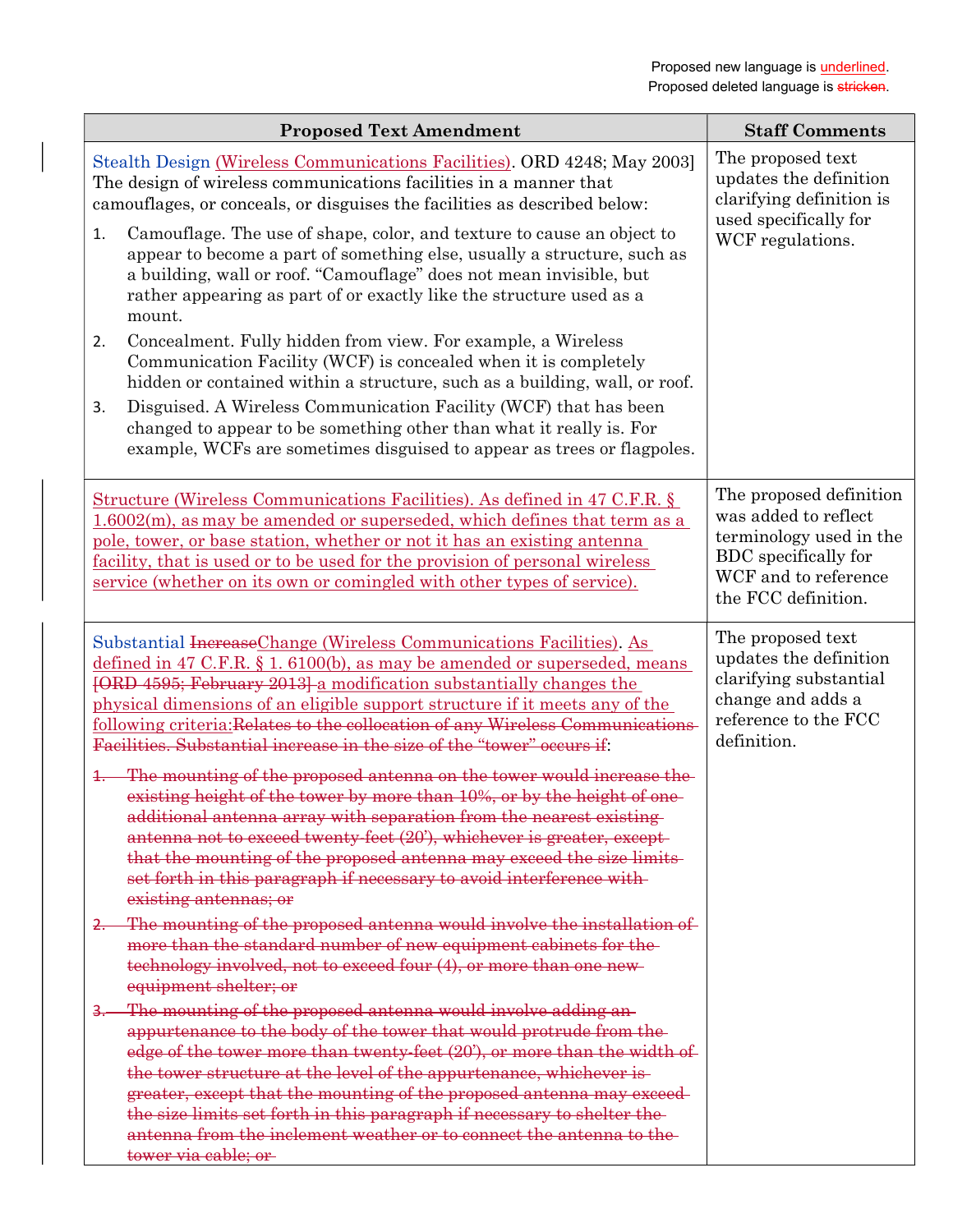| <b>Proposed Text Amendment</b>                                                                                          | <b>Staff Comments</b> |
|-------------------------------------------------------------------------------------------------------------------------|-----------------------|
| The mounting of the proposed antenna would involve excavation-                                                          |                       |
| outside the current tower site, defined as the current boundaries of the-                                               |                       |
| leased or owned property surrounding the tower and any access or                                                        |                       |
| utility easements currently related to the site.                                                                        |                       |
| For towers other than towers in the public rights-of-way, it<br>(i)                                                     |                       |
| increases the height of the tower by more than 10% or by the                                                            |                       |
| height of one additional antenna array with separation from the                                                         |                       |
| nearest existing antenna not to exceed twenty feet, whichever is                                                        |                       |
| greater; for other eligible support structures, it increases the                                                        |                       |
| height of the structure by more than 10% or more than ten feet.                                                         |                       |
| whichever is greater;                                                                                                   |                       |
| (A) Changes in height should be measured from the original                                                              |                       |
| support structure in cases where deployments are or will be                                                             |                       |
| separated horizontally, such as on buildings' rooftops; in other                                                        |                       |
| circumstances, changes in height should be measured from                                                                |                       |
| the dimensions of the tower or base station, inclusive of                                                               |                       |
| originally approved appurtenances and any modifications that                                                            |                       |
| were approved prior to the passage of the Spectrum Act.                                                                 |                       |
| (ii)<br>For towers other than towers in the public rights-of-way, it                                                    |                       |
| involves adding an appurtenance to the body of the tower that                                                           |                       |
| would protrude from the edge of the tower more than twenty feet,                                                        |                       |
| <u>or more than the width of the tower structure at the level of the</u>                                                |                       |
| appurtenance, whichever is greater; for other eligible support                                                          |                       |
| structures, it involves adding an appurtenance to the body of                                                           |                       |
| the structure that would protrude from the edge of                                                                      |                       |
| the structure by more than six feet;                                                                                    |                       |
| (iii)<br>For any eligible support structure, it involves installation of more                                           |                       |
| than the standard number of new equipment cabinets for the<br>technology involved, but not to exceed four cabinets; or, |                       |
| <u>for towers in the public rights-of-way and base stations, it</u>                                                     |                       |
| involves installation of any new equipment cabinets on the                                                              |                       |
| ground if there are no pre-existing ground cabinets associated                                                          |                       |
| with the structure, or else involves installation of ground cabinets                                                    |                       |
| that are more than 10% larger in height or overall volume than                                                          |                       |
| any other ground cabinets associated with the structure;                                                                |                       |
| It entails any excavation or deployment outside of the current<br>(iv)                                                  |                       |
| site, except that, for towers other than towers in the public                                                           |                       |
| <u>rights-of-way, it entails any excavation or deployment of</u>                                                        |                       |
| transmission equipment outside of the current site by more than                                                         |                       |
| 30 feet in any direction. The site boundary from which the 30 feet                                                      |                       |
| is measured excludes any access or utility easements currently                                                          |                       |
| related to the site;                                                                                                    |                       |
| It would defeat the concealment elements of the eligible<br>(v)                                                         |                       |
| support structure; or                                                                                                   |                       |
| It does not comply with conditions associated with the siting<br>(vi)                                                   |                       |
| approval of the construction or modification of the eligible                                                            |                       |
| support structure or base station equipment, provided however                                                           |                       |
| that this limitation does not apply to any modification that is                                                         |                       |